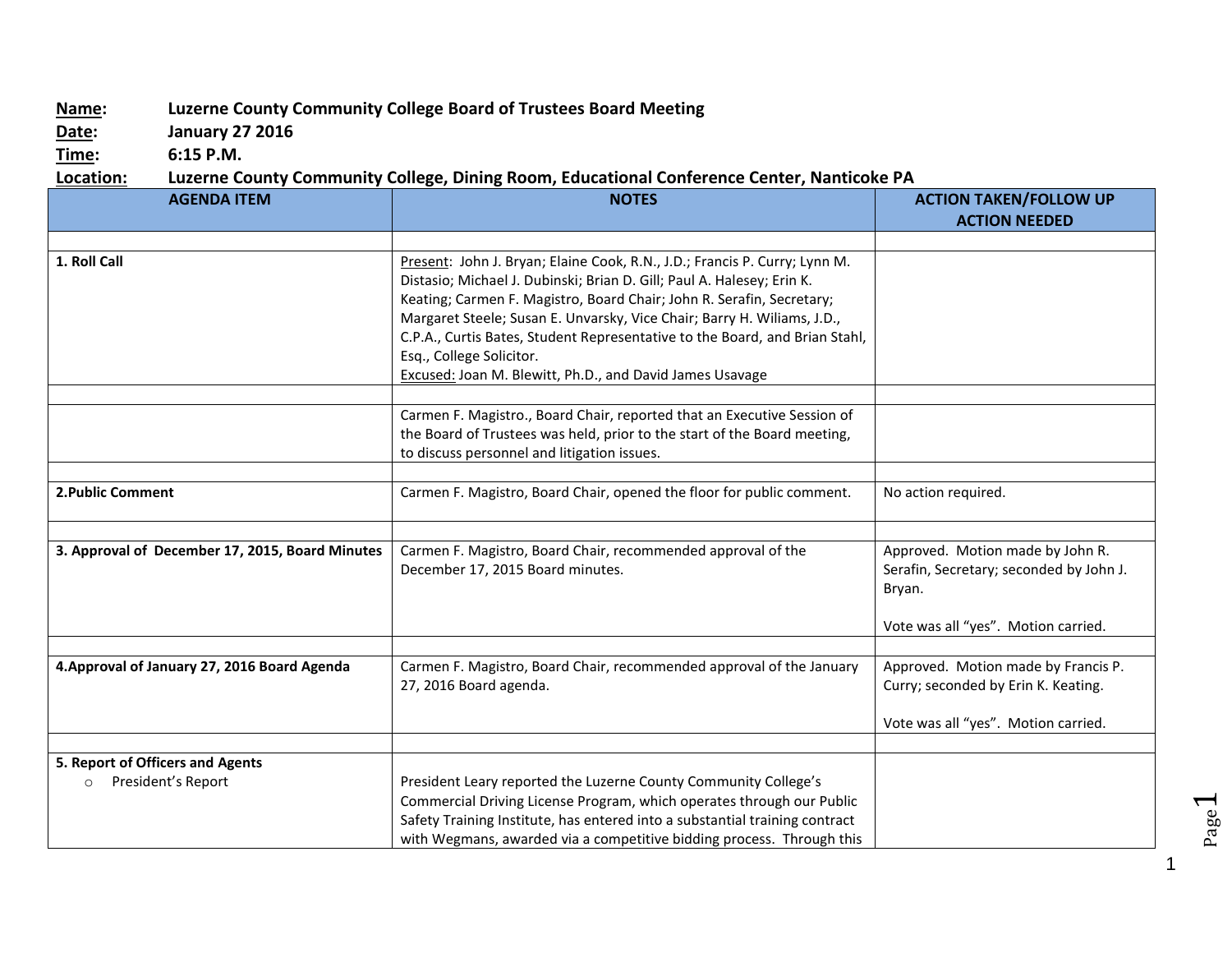| program, LCCC will provide 480 hours of instruction to Wegman's truck<br>drivers, which will be conducted at the PSTI and at the Wegman's<br>Distribution Center in Schuylkill County. The program began earlier this<br>month for the first group of Wegmans employees. We look forward to<br>working with Wegmans on this project and to continuing to support their<br>workforce training needs. I would like to commend our CDL Coordinator<br>Harold Fisher and PSTI Director John Leonard for their work in securing<br>this contract.                                                                                                |  |
|---------------------------------------------------------------------------------------------------------------------------------------------------------------------------------------------------------------------------------------------------------------------------------------------------------------------------------------------------------------------------------------------------------------------------------------------------------------------------------------------------------------------------------------------------------------------------------------------------------------------------------------------|--|
| President Leary reported he will be meeting over the next several weeks,<br>with Lackawanna County School District superintendents over the next<br>few weeks to discuss how LCCC can serve their students through our<br>Early College program and other initiatives. I will also be sharing with<br>them information on LCCC's plans to open a dedicated site in<br>Lackawanna County and discussing ways in which our College can partner<br>with them to serve unmet higher education needs throughout<br>Lackawanna County and the surrounding areas.                                                                                  |  |
| The College's Staff Development and Safety and Security staff will be<br>presenting an Active Shooter response training for students at the end of<br>February during the student activity period. This training will be open to<br>all students, and will be recorded and posted on the Student Intranet for<br>students who are unable to attend.                                                                                                                                                                                                                                                                                         |  |
| While of course we hope to never encounter such a situation, the reality<br>is that any one of us can be faced with an active shooter occurrence any<br>time we are in a public setting. Our goal is to ensure that our students<br>are prepared and knowledgeable on how best to react to active shooter<br>incidents in a manner that places their safety and security first. We have<br>provided this training in the past to College staff, and will continue to do<br>so periodically. In addition, an Active Shooter Response Procedure and<br>training video are posted on the College's website and staff and student<br>Intranets. |  |
| President Leary was pleased to report the College will have \$20,000 in<br>scholarships available for the LCCC Early College program this Spring 2016<br>semester. These funds will help students enrolled in Early College with<br>tuition assistance, books and supplies.                                                                                                                                                                                                                                                                                                                                                                 |  |

2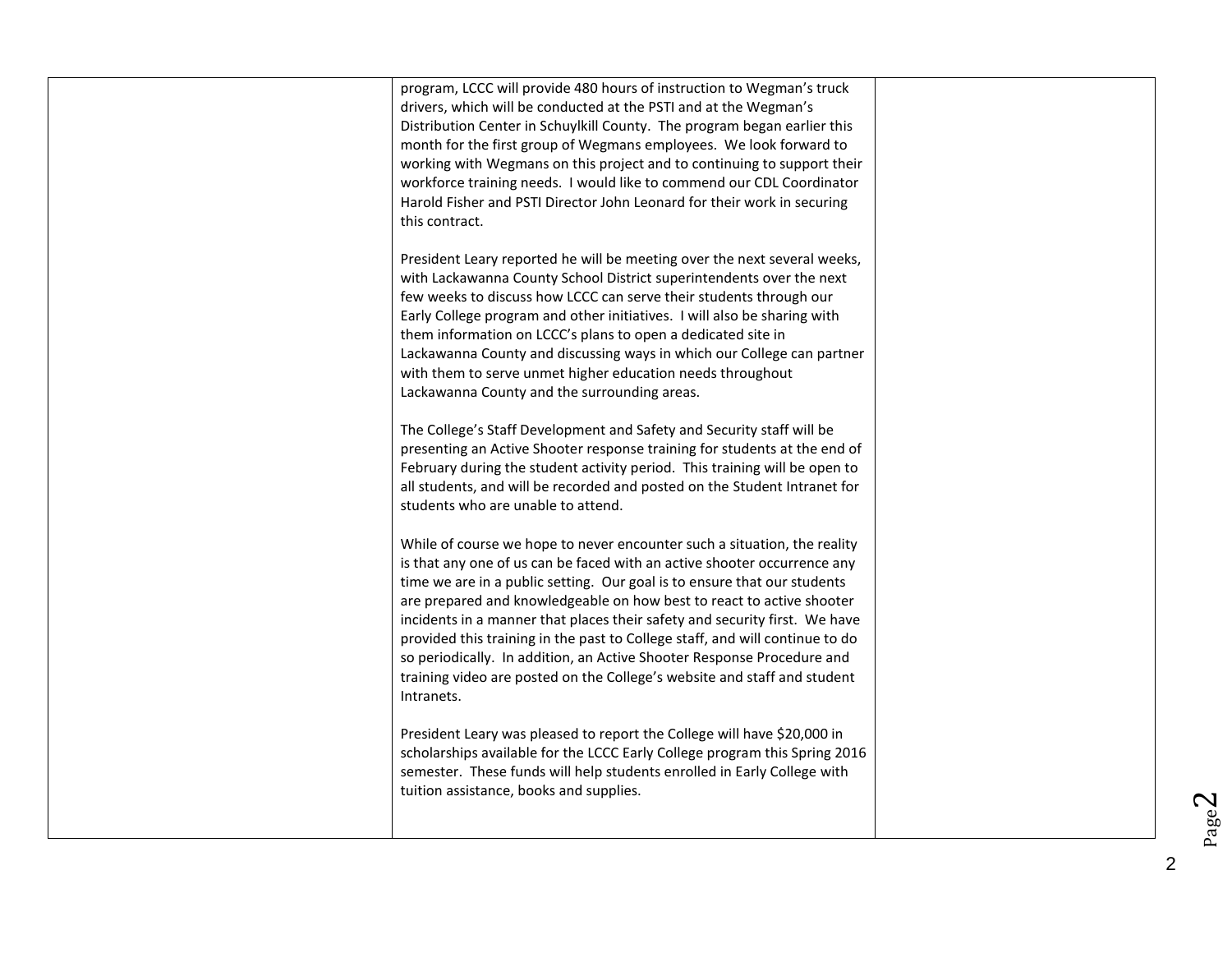| Treasurer's Report<br>$\circ$ | Joseph Gasper, Dean of Finance, presented the Treasurer's Report.<br>When compared to the prior fiscal year the Current Fund Income of<br>\$16,529,000 is down 21.09% and Expenses of \$13,390,000 increased<br>1.67%. Bookstore Income decreased \$163,000, down 9.57% while<br>Expenses decreased \$229,000 or 12.30%. Food Service Income<br>decreased \$13,000 and expenses increases \$2,000. Plant Fund Income<br>decreased \$1,250,000 and Expenditures have increased \$28,000 as of<br>November 2015. |  |
|-------------------------------|----------------------------------------------------------------------------------------------------------------------------------------------------------------------------------------------------------------------------------------------------------------------------------------------------------------------------------------------------------------------------------------------------------------------------------------------------------------------------------------------------------------|--|
|                               | Supplement Tuition Income decreased \$1,382,000. Course Fees are<br>down 8.44%. Non-Sponsor Income is down \$121,000.00 which is<br>attributable to a decline in the Out of County and State students. The<br>largest variance is the Commonwealth of Pennsylvania Appropriation<br>which is due to the budget impasse. This has also had a negative effect<br>on Interest Income as noted on the report.                                                                                                      |  |
|                               | Current Fund Expenditures- Fringe Benefits are down \$67,000 which is<br>based on usage and the timing of the Health Care payments. Salaries<br>increased \$99,000 and the ERI payments total \$76,000. Travel and<br>Conference expense is up \$32,000. Consultant expense is down \$20,000<br>and the variance for Bank Service / Collection fees is due to the timing of<br>Journal Entry postings. Advertising Costs are up \$17,000 for this period<br>while utilities are down \$83,000.                 |  |
|                               | Bookstore Report: Textbook sales decreased 10.13% decrease and other<br>sales income is down 5.81%. The related expenses s for Textbooks<br>purchases decreased 13.39% and expenses for Other Purchases are down<br>12.65%.                                                                                                                                                                                                                                                                                    |  |
|                               | Food Service Report: Food Sales have decreased \$13,000 when<br>compared to the prior year. Salary expense is down \$4,000, Food<br>Supplies expense is down \$7,000 and Fringe Benefits have increased<br>\$9,000 due to a change in the status of an employee.                                                                                                                                                                                                                                               |  |
|                               | Plant Fund: Capital Fees are down 11.79% due to a decline in the Out of<br>County and State enrollment. The Commonwealth of Pennsylvania<br>Appropriation is down due to the budget impasse as no Payments were<br>received this fiscal year. The Debt Service Expense variance reflects the<br>annual change in the debt service payment schedule. Equipment Lease                                                                                                                                            |  |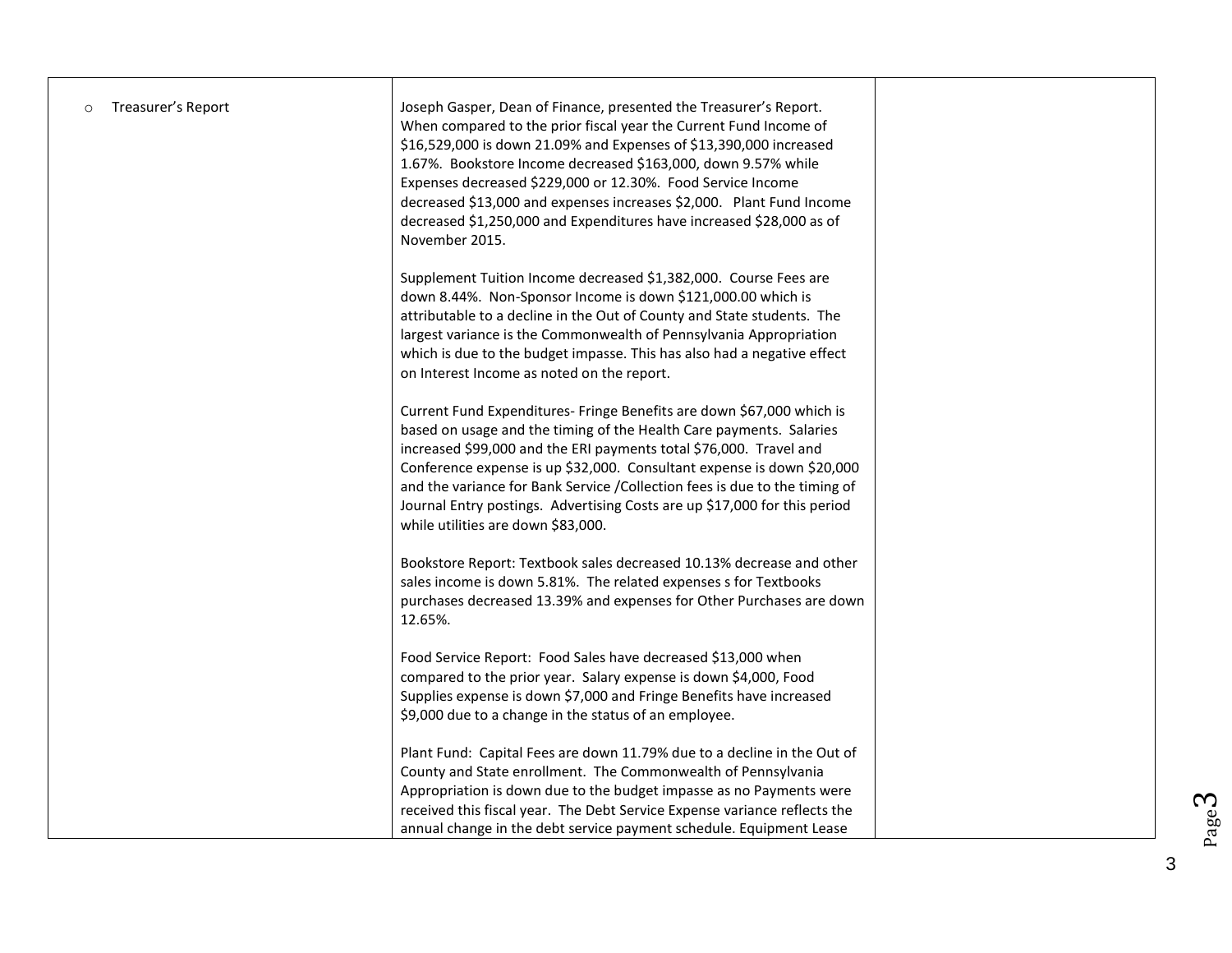| expense is up due to the timing of the payments and the change to the<br>annual upgrade lease.                                                                                                                                                                                                                                                                                                                                                                                                                                                                                                                                                                                                                                                                                                                                                                                                                                                                           |  |
|--------------------------------------------------------------------------------------------------------------------------------------------------------------------------------------------------------------------------------------------------------------------------------------------------------------------------------------------------------------------------------------------------------------------------------------------------------------------------------------------------------------------------------------------------------------------------------------------------------------------------------------------------------------------------------------------------------------------------------------------------------------------------------------------------------------------------------------------------------------------------------------------------------------------------------------------------------------------------|--|
|                                                                                                                                                                                                                                                                                                                                                                                                                                                                                                                                                                                                                                                                                                                                                                                                                                                                                                                                                                          |  |
| Mr. Gasper was pleased to report the College received \$1,041,970.00<br>from the Commonwealth of Pennsylvania for its capital budget.                                                                                                                                                                                                                                                                                                                                                                                                                                                                                                                                                                                                                                                                                                                                                                                                                                    |  |
| Trustee Barry H. Williams, J.D., C.P.A., noted on Attachment 2 of the<br>monthly report the number discussed is showing we are off budget by<br>\$957,000; so the question is, is this an indication we may be under-<br>budget for the Fall semester by this amount? Looking at that number we<br>could be down \$1 million. Robert Linskey, Director of Finance and<br>Accounting, stated the way the budget number is calculated, we look at<br>how much tuition was actually earned by November 30 <sup>th</sup> last year,<br>divided by the total tuition for the entire year to come up with this<br>percentage and apply that percentage to the current budget. We are<br>look at the actual tuition divided by the total tuition for the full year.<br>Joseph Gasper, Dean of Finance, stated the budget is based on billable<br>hours, stating he will verify the comparison what was approved last year<br>for billable hours for the fall versus the spring. |  |
| Board Chair Carmen F. Magistro requested a revenue projection for the<br>remaining fiscal year be provided to the Board. The Board is concerned<br>what type of deficit the College may or may not be facing at this point.<br>Joseph Gasper, Dean of Finance, stated the College can provide a<br>projection for what the revenue is going to be to the Board at the next<br>meeting of the Board's Finance Committee.                                                                                                                                                                                                                                                                                                                                                                                                                                                                                                                                                  |  |
| Trustee Michael J. Dubinski, Trustee, noted the Bookstore continuously<br>seems to be lose money in regards to textbooks and questioned whether<br>this was due to ordering too many books that cannot be returned.<br>Joseph Gasper, Dean of Finance, stated the biggest competitor is online<br>purchasing. Dean Gasper stated certain books have key codes and they<br>are opened cannot be sent back. However, books that are unopened can<br>be returned. Over the last few years the College's competition is online<br>purchases. Trustee Dubinski stated his biggest concern is why we seem<br>to be losing money in the Bookstore and what can be done to correct<br>this.                                                                                                                                                                                                                                                                                      |  |
| Robert Linskey, Director of Finance and Accounting, stated the College<br>normally does not see a loss in the Bookstore. Mr. Linskey stated this is                                                                                                                                                                                                                                                                                                                                                                                                                                                                                                                                                                                                                                                                                                                                                                                                                      |  |

Page4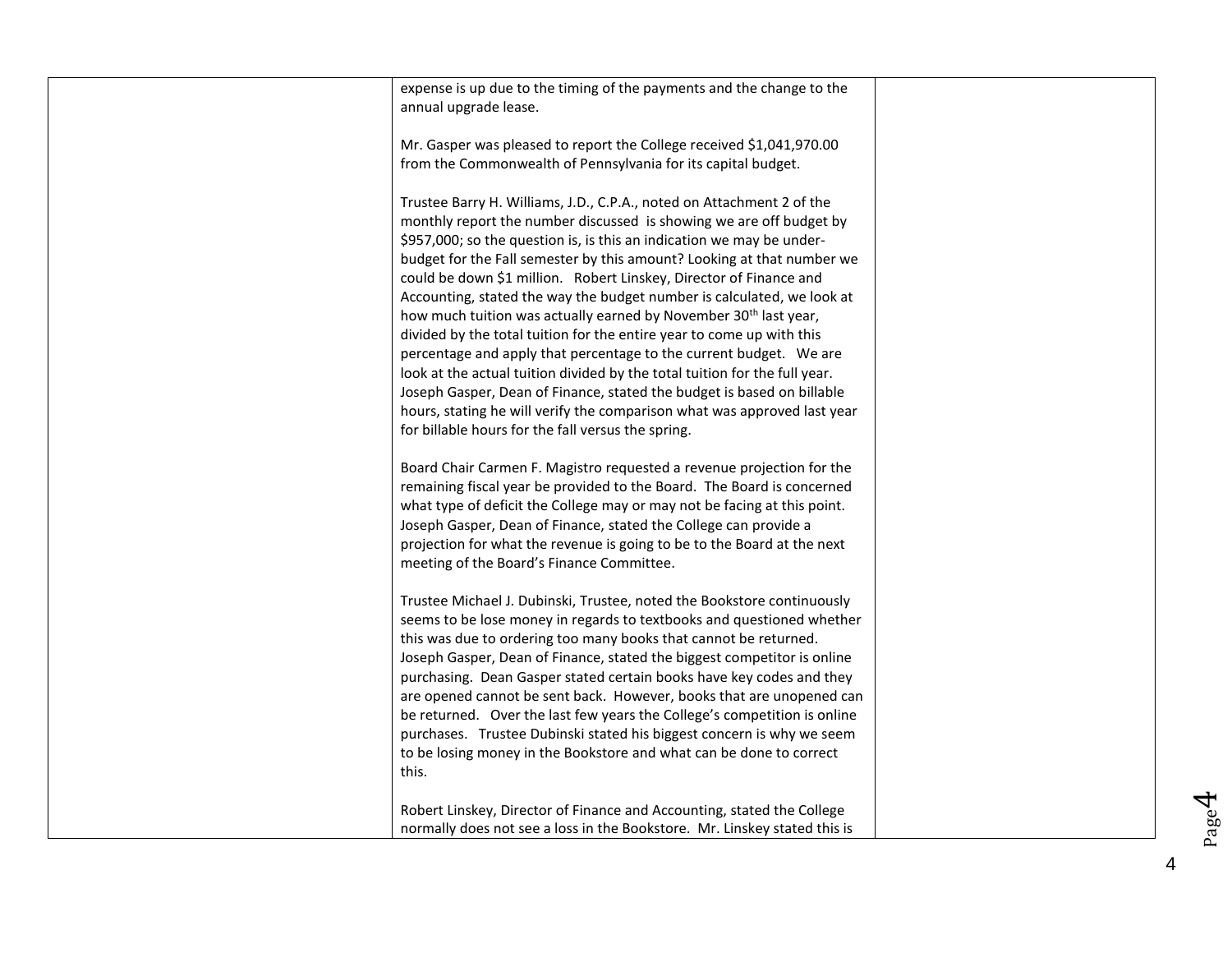| Student Representative Report<br>$\circ$                             | the first time he has seen, during the month of November 2015, the<br>College saw a loss. Mr. Linskey explained loss was attributed to the large<br>purchase of books and very little revenue during the month of<br>November. Mr. Linskey stated if he were to run a report for December<br>2015 you would see a profit in the Bookstore.<br>Trustee Erin K. Keating stated she did not realize the number of students<br>that have to purchase their books from the bookstore. Mr. Linskey<br>stated students with financial aid can only be purchased at the College<br>Bookstore.<br>Curtis Bates, Student Representative to the Board, provided an update on<br>student life. Mr. Curtis reported the Spring semester got off to a great<br>start. The Student Government Association hosted the Welcome Back<br>Bash, which was a huge success. A massive amount of students attended<br>the event and enjoyed great food and have fun. Club sign-ups were also<br>occurring during the week. A student can select from the 37 different<br>clubs a student to participate in, many of these clubs are very specific to<br>the majors offered at LCCC. Carrying over from last fall, the men's<br>basketball team is doing a great job. A "Fan Appreciate Night" will be<br>held on Tuesday, February 2, 2016, at 5:30 p.m. everyone is welcome to<br>attend. Both the men's and women's basketball team will be up against<br>Harrisburg Area Community College - both games will be featured on Fox<br>56. As the basketball season comes to an end the LCCC Golf Team,<br>Softball and Baseball teams are all preparing for their upcoming season.<br>There are a lot of events and activities planned throughout the semester<br>for the students at LCCC.<br>President Leary reported Curtis Bates also made a presentation at the<br>College's In-Service to the faculty and staff speaking about what it means<br>to be a student at Luzerne County Community College. |                                                                                                         |
|----------------------------------------------------------------------|-------------------------------------------------------------------------------------------------------------------------------------------------------------------------------------------------------------------------------------------------------------------------------------------------------------------------------------------------------------------------------------------------------------------------------------------------------------------------------------------------------------------------------------------------------------------------------------------------------------------------------------------------------------------------------------------------------------------------------------------------------------------------------------------------------------------------------------------------------------------------------------------------------------------------------------------------------------------------------------------------------------------------------------------------------------------------------------------------------------------------------------------------------------------------------------------------------------------------------------------------------------------------------------------------------------------------------------------------------------------------------------------------------------------------------------------------------------------------------------------------------------------------------------------------------------------------------------------------------------------------------------------------------------------------------------------------------------------------------------------------------------------------------------------------------------------------------------------------------------------------------------------------------------------------------------------------------------------------------------|---------------------------------------------------------------------------------------------------------|
| 6. Report/Action of the Executive Committee                          | 6A. Board Chair Carmen F. Magistro recommended the Board of Trustees                                                                                                                                                                                                                                                                                                                                                                                                                                                                                                                                                                                                                                                                                                                                                                                                                                                                                                                                                                                                                                                                                                                                                                                                                                                                                                                                                                                                                                                                                                                                                                                                                                                                                                                                                                                                                                                                                                                | 6A. Motion was made by John R. Serafin,                                                                 |
| 6A. Modification to Board Schedule                                   | approve a modification to the remaining LCCC Board of Trustees meeting<br>calendar for fiscal year 2015-2016 and a revised schedule will be<br>distributed to the full Board on Thursday, January 28, 2016.                                                                                                                                                                                                                                                                                                                                                                                                                                                                                                                                                                                                                                                                                                                                                                                                                                                                                                                                                                                                                                                                                                                                                                                                                                                                                                                                                                                                                                                                                                                                                                                                                                                                                                                                                                         | Secretary; seconded by Francis P. Curry.<br>Vote was all "yes". Motion carried.                         |
| 6B. Approval of Administrative Policy<br>Purchasing Policy (revised) | 6B. Board Chair Carmen F. Magistro recommended the Board of Trustees<br>approve the revised administrative policy, Purchasing Policy.                                                                                                                                                                                                                                                                                                                                                                                                                                                                                                                                                                                                                                                                                                                                                                                                                                                                                                                                                                                                                                                                                                                                                                                                                                                                                                                                                                                                                                                                                                                                                                                                                                                                                                                                                                                                                                               | 6B. Motion was made by Susan E.<br>Unvarsky, Vice Chair; seconded by Barry<br>H. Williams, J.D., C.P.A. |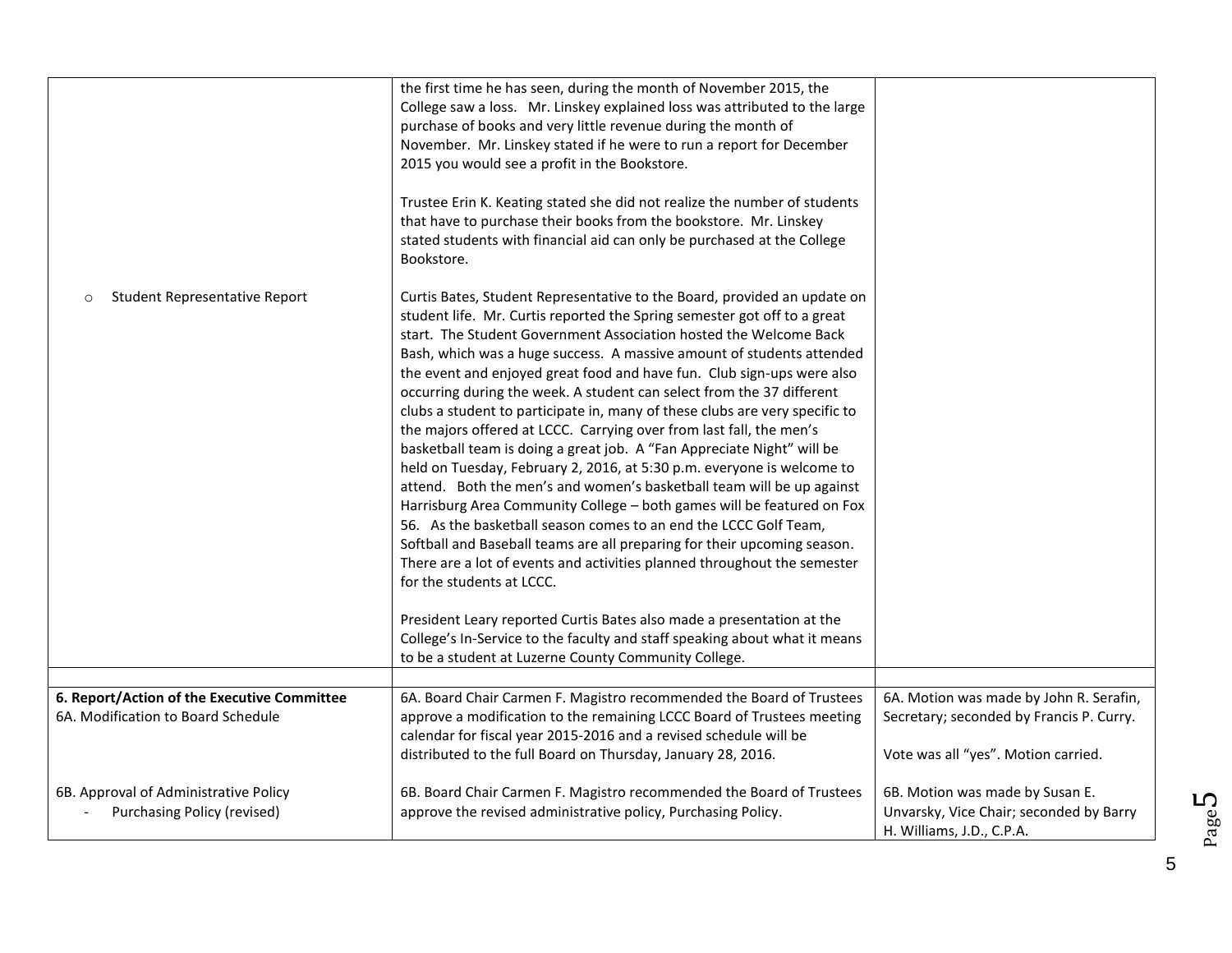|                                                           |                                                                                                                                                                                                                                                                                                                                                                                                                                                                                                                                                                                                                                                                                                                                                                                                                                                                                                                                                                                                                                          | Vote was all "yes". Motion carried.                                                                                                   |
|-----------------------------------------------------------|------------------------------------------------------------------------------------------------------------------------------------------------------------------------------------------------------------------------------------------------------------------------------------------------------------------------------------------------------------------------------------------------------------------------------------------------------------------------------------------------------------------------------------------------------------------------------------------------------------------------------------------------------------------------------------------------------------------------------------------------------------------------------------------------------------------------------------------------------------------------------------------------------------------------------------------------------------------------------------------------------------------------------------------|---------------------------------------------------------------------------------------------------------------------------------------|
| 7. Report/Action of the Academic Committee                | 7. Susan E. Unvarsky, Chair, Board of Trustees Academic Committee,<br>stated there was no report for the month of January, 2016.                                                                                                                                                                                                                                                                                                                                                                                                                                                                                                                                                                                                                                                                                                                                                                                                                                                                                                         | 7. No action required.                                                                                                                |
| 8. Report/Action of the Finance Committee                 | 8. Barry H. Williams, J.D., C.P.A., Chair, Board of Trustees Finance<br>Committee, presented the following action items.                                                                                                                                                                                                                                                                                                                                                                                                                                                                                                                                                                                                                                                                                                                                                                                                                                                                                                                 |                                                                                                                                       |
| 8A. Bid #454-Welding Simulator Training System<br>Package | 8A. Recommend the Luzerne County Community College Board of<br>Trustees approve the award of Bid #454 for Welding Simulator Training<br>System Package to Allegheny Educational Systems Inc. in the amount of<br>\$58,996.00.                                                                                                                                                                                                                                                                                                                                                                                                                                                                                                                                                                                                                                                                                                                                                                                                            | 8A. Approved. Motion made by Susan E.<br>Unvarsky, Vice Chair; seconded by Paul<br>A. Halesey.<br>Vote was all "yes". Motion carried. |
| 8B. Acceptance of Grants                                  | 8B. Recommend the Luzerne County Community College Board of<br>Trustees approve the acceptance of grant awards:<br>The Northeast PA Health Care Foundation awarded \$3,000 to<br>the Dental Hygiene Department for a Teen Dental Health<br>Educational Program. The grant will purchase educational<br>supplies. There is no match, no personnel, and no salaries for<br>this grant.<br>The Alcoa Foundation has awarded to the LCCC Workforce<br>Division \$75,000 for the 21 <sup>st</sup> Century Skills for NEPA<br>Manufacturers which will support the activities in Mechatronics,<br>EDM, and Skilled Trades such as ECT, PLH, Building Maintenance,<br>and welding.<br>Luzerne County Community College has received the ALTA<br>Technology Grant - a new grant from the Pennsylvania<br>Department of Education totaling \$28,550 for computer<br>hardware and software for the adult basic and family literacy<br>programs. LCCC will receive \$18,000 and our partner, the<br>Schuylkill IU, will receive \$10,550. No match. | 8B. Approved. Motion made by John R.<br>Serafin, Secretary; seconded by Erin K.<br>Keating.<br>Vote was all "yes". Motion carried.    |